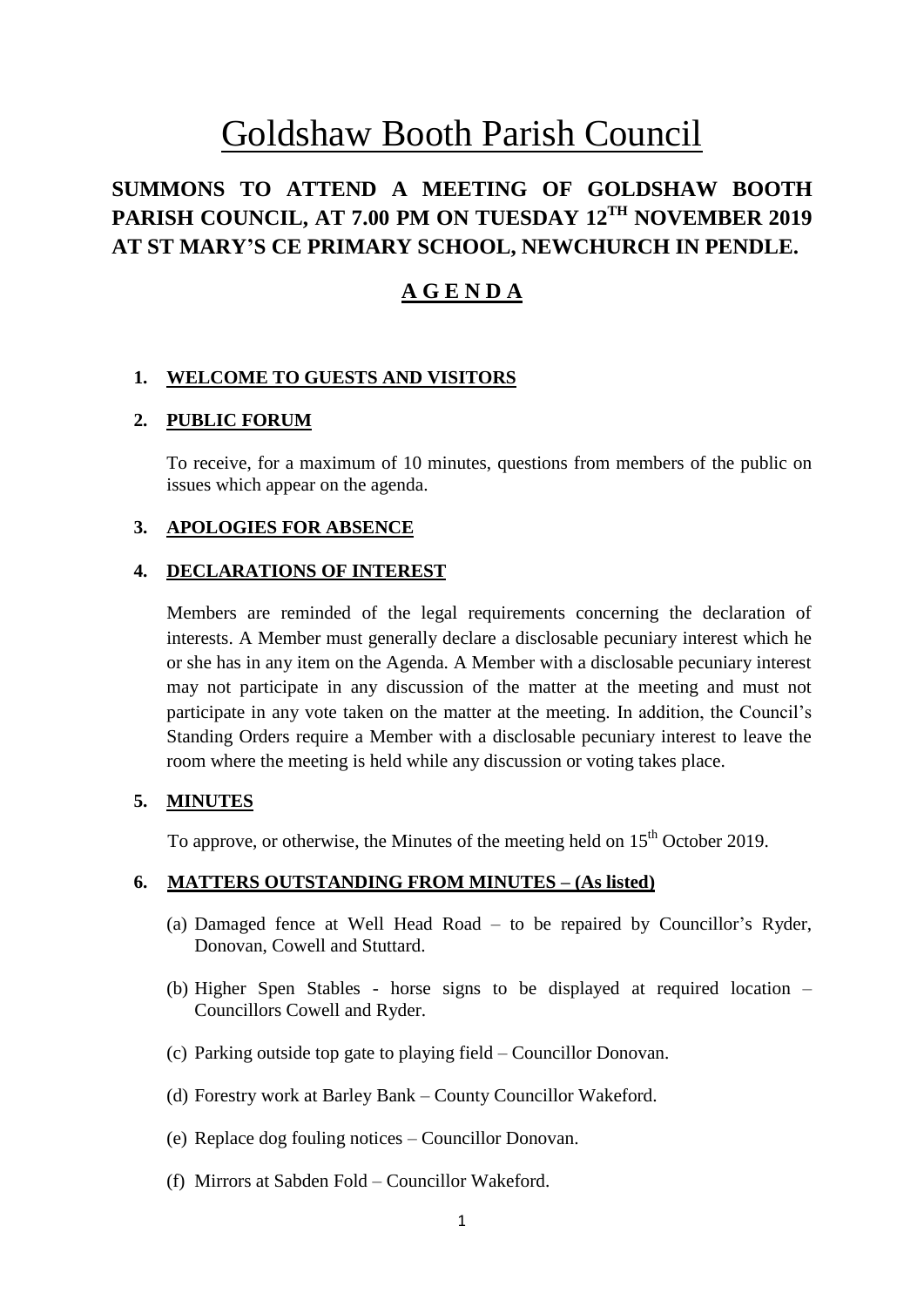- (g) Drains in Village Councillor Wakeford.
- (h) Hedge after Forest Cottage, Sabden Fold Councillor Ryder.
- (i) Blocked stile on footpath 21 Councillor Donovan.
- (j) Steps at the side of Sparable House Councillor Wilkinson to bleach.
- (k) Christmas Lights switch on Councillor Donovan.

# **7. REPORTS FROM CHAIRMAN AND PARISH COUNCILLORS**

To receive reports from the above.

# **8. BEST KEPT VILLAGE COMPETITION**

Members are asked to discuss the judge's reports.

# **9. 106 MONIES**

This regular monthly item is intended for members to identify and formulate a list of projects for consideration in respect of future expenditure relating to the Section106 monies.

# **10. DEFIBRILLATORS FOR SPENBROOK AND SABDEN FOLD**

Members are asked to discuss bids to Barrowford & Western Parishes for two defibrillators.

#### **11. POCKET PARKS FUNDING**

Members are asked to discuss funding for the above and decide if a bid should be submitted (Email forwarded).

# **12. WEBSITE UPDATE**

Councillor Cronshaw will discuss the proposed options to update the website.

# **13. NOTICE BOARD AT SABDEN FOLD**

Three quotations should be available for discussion and members are asked to agree a contractor to supply the notice board.

# **14. DEVELOPMENT OF SPENBROOK MILL**

Members are asked to discuss any progress in connection with the new development.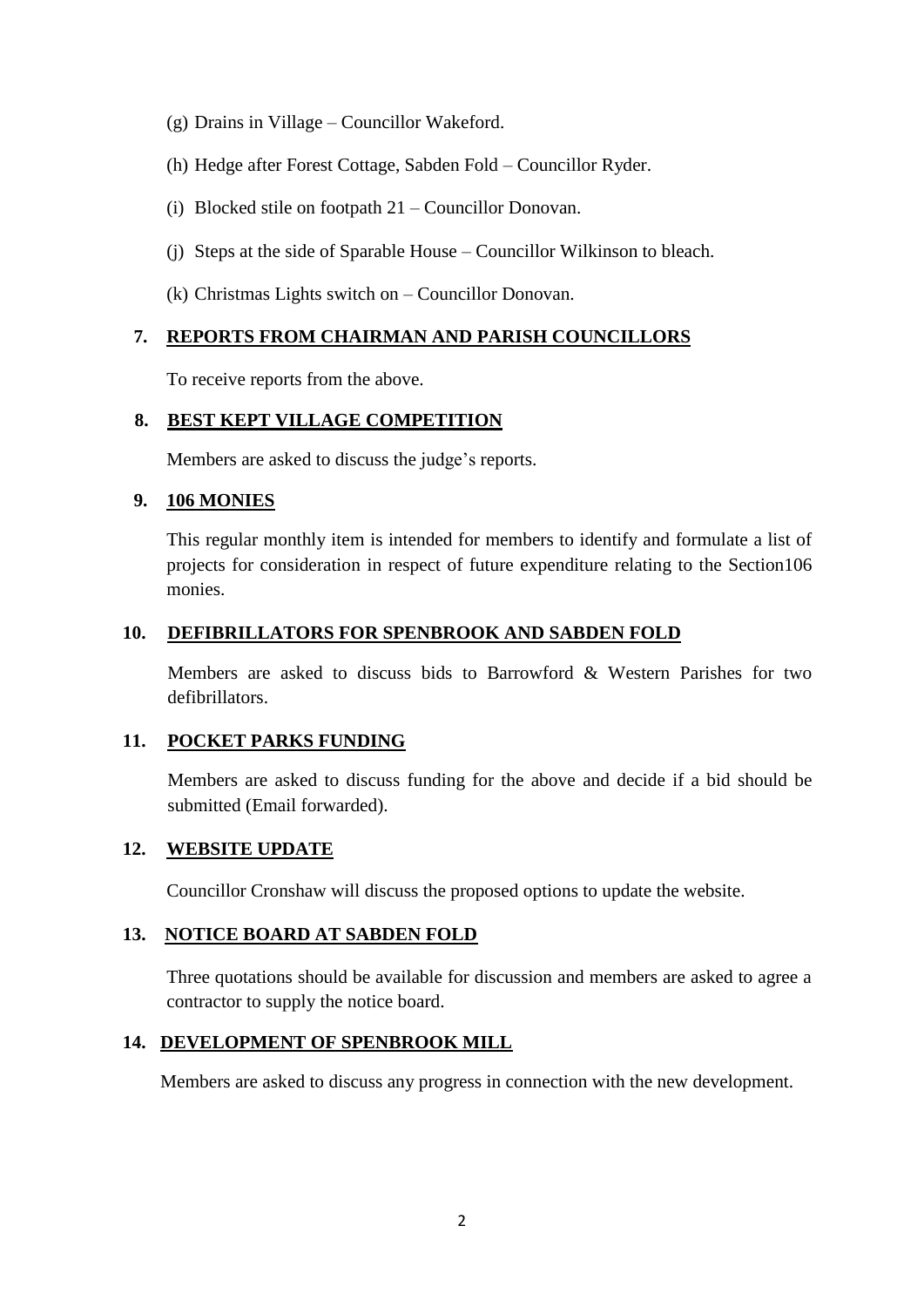# **15. CCTV**

Councillor Ryder will provide an update and give details of any further quotations received.

# **16. SIT ON MOWER**

Members are asked to continue discussions regarding the purchase of a sit on mower. Councillors Ryder, Donovan and Stuttard are researching the relevant costs.

# **17. REPLACEMENT TREES – THE WOODLAND TRUST**

As the tree in Sparable has had to be removed, members are asked to decide which trees they wish to apply for from The Woodland Trust.

# **18. PARISH MAINTENANCE**

This regular monthly item is intended to identify any maintenance/jobs in the village which require attention. Members are asked to discuss and agree which jobs are to be undertaken during the month.

# **19. FINANCIAL TRANSACTIONS**

The financial transactions for October/November 2019 are listed for approval. Any items for payment received after the publication of the agenda will be presented at the meeting.

| EXPENDITURE |  |
|-------------|--|
|             |  |

| <b>AMOUNT</b> | <b>PAYEE</b>               |
|---------------|----------------------------|
|               |                            |
| 87.50         | J R Landscapes - Gardening |
| 17.50         | B Donovan – Remembrance    |
|               | Wreath                     |
|               |                            |
| 105.00        |                            |

#### **SUMMARY**

| <b>Balance B/F 01.04.19</b> | 4515.43  |
|-----------------------------|----------|
| Receipts to 31.10.19        | 48397.93 |
| Payments to 31.10.19        | 5821.06  |
| <b>BALANCE</b>              | 47092.30 |

The income and expenditure book to date is attached.

#### **20. REPORTS FROM BOROUGH AND COUNTY COUNCILLORS**

To receive reports from the above.

# **21. ITEMS FOR NEXT AGENDA**